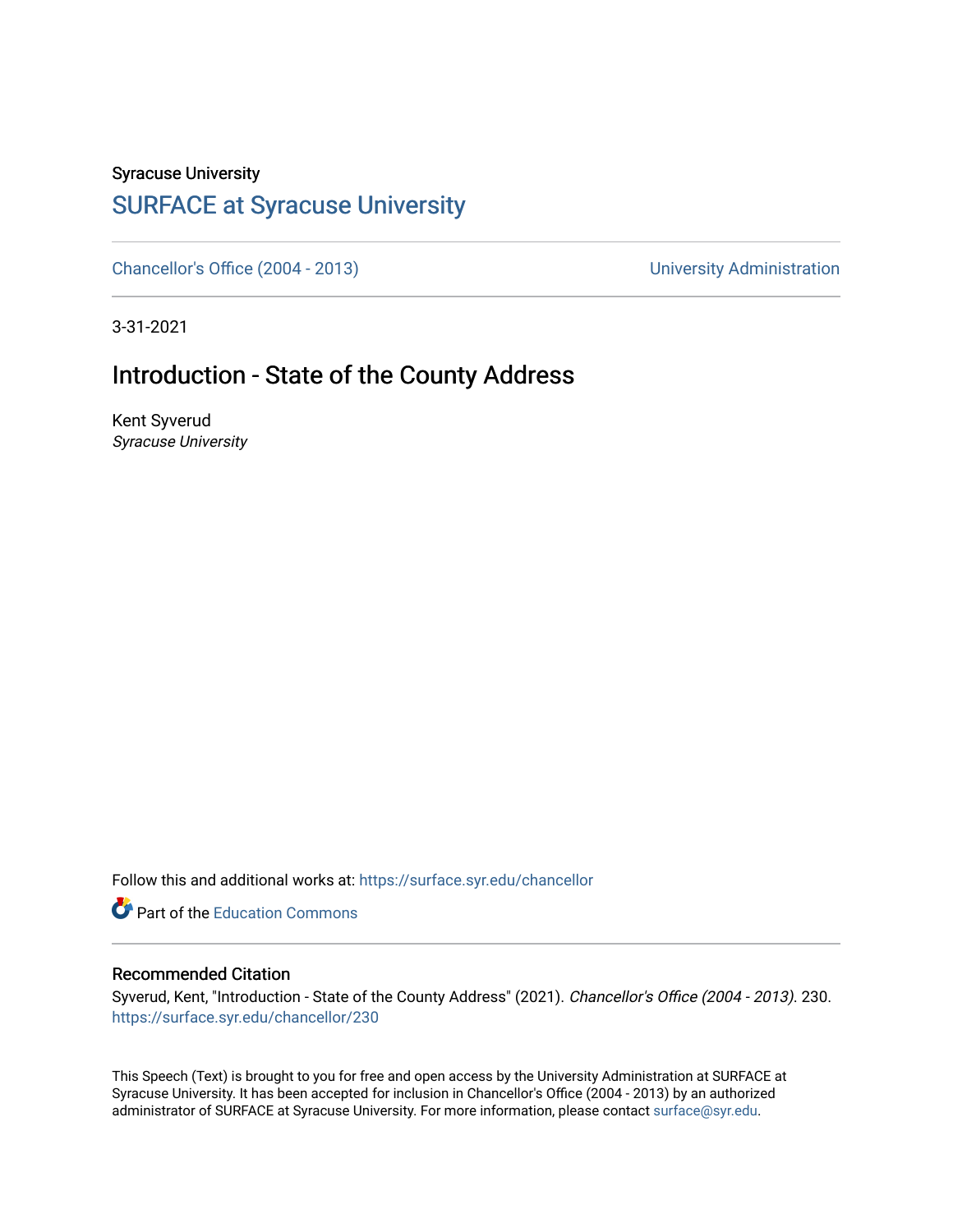# **Syracuse University**

Remarks by Chancellor Kent Syverud Delivered on March 31 2021 Location: Tan Auditorium, NVRC Remarks: Introduction, State of the County Address

Good evening, I'm Kent Syverud, Chancellor of Syracuse University. It is my pleasure to welcome Onondaga County Executive Ryan McMahon to our campus for the State of the County Address. We are here in the K.G. Tan Auditorium in the Dan and Gayle D'Aniello Building on the Syracuse University campus. This impressive and fully-accessible facility is home to our National Veteran's Resource Center. The NVRC serves veterans and military-connected students and connects us with veterans in our community, our region and across the United States.

It is also home to our Office of Veterans and Military Affairs, our ROTC programs and the Institute for Veteran's and Military Families. The IVMF has served more than 150,000 individuals with programs that empower transitioning service members and veterans with no-cost career, vocational and entrepreneurship training.

I would be remiss this evening if I did not give thanks. I chair the Atlantic Coast Conference and for the last 18 months I have been talking with university leaders all over this country. I am painfully aware that, in most university towns in our country, the response to covid-19 has put town and gown at odds, has caused government leaders and college leaders and business leaders to bicker and fight, has left scars on relationships that will take a long time to heal.

That has not happened here, in Syracuse and Onondaga County. It has been amazing to watch here as so many leaders in our community came together, worked together, and helped each other. I am deeply grateful to the leaders, including so many of you in this room, who made this happen. Our county officials; our state officials including Executive Director Matt Driscoll; our Congressman John Katko (SU) and senators; our college and university leaders; our mayor Ben Walsh (SU grad); our school superintendents, our community and business leaders. Syracuse